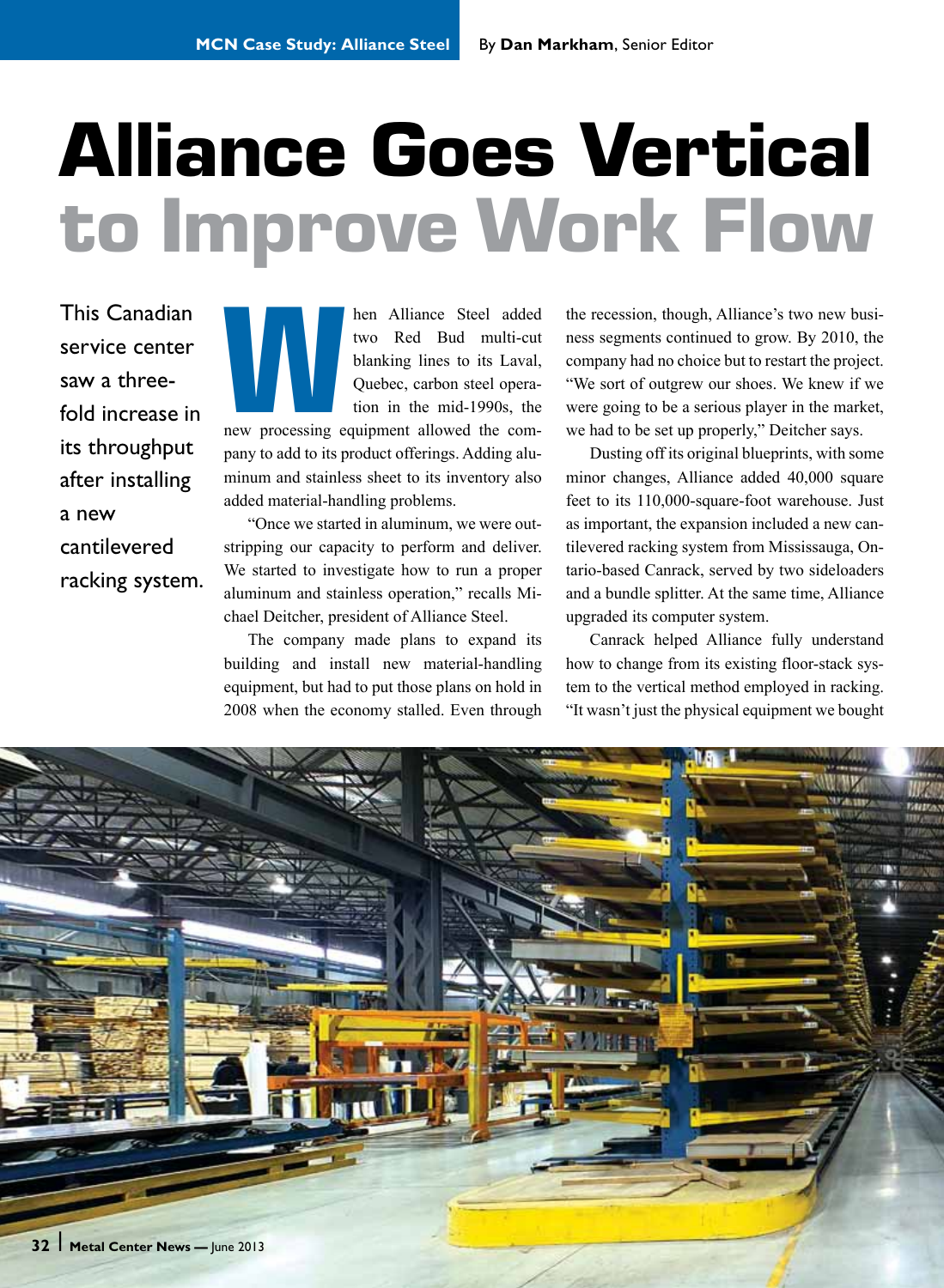

*Alliance officials initially were hesitant to employ a sideloader to raise and lower heavy loads, but the company's warehouse staff has found the equipment easy to learn and use.* 

from them, but learning how to set things up. We spent a lot of time with them and learned an incredible amount," Deitcher says.

Initially, Alliance executives had serious worker safety concerns. "At first I was terrified of operating with a sideloader. The

idea of picking up a bundle of steel or aluminum of 4,000 or 5,000 pounds and lifting it to a level 20 feet off the ground made me quake with fear," Deitcher says. "We started with training sessions for the employees that would be operating the

## **MCN Case Study: Alliance Steel**

## **At-a-Glance**

## **Alliance Steel Corp.**

1060 Boul. des Laurentides Laval, Quebec, Canada H7G 2W1 **Phone:** 514-382-5780 **Fax:** 514-382-5818 **Website:** www.alliancesteel.com

**Key Executives:** Michael Deitcher, president and co-owner; Glenda Susser, vice president, secretarytreasurer and co-owner.

**Facilities:** One 150,000-squarefoot warehouse.

**Products:** Flat-rolled carbon steel, aluminum and stainless steel.

**Services:** Cut-to-length, multiblanking, shearing, customized inventory management.

**Equipment:** Red Bud multi-blanking line with two Herr-Voss levelers, capacity to 5/16-inch by 72 inches wide; Red Bud multi-blanking line with Herr-Voss leveler, capacity of 10 gauge by 72 inches; Delta Brands 10-gauge by 72-inch cut-to-length line; Cincinnati 1/4-inch by 12-foot mechanical shear; Cincinnati 3/8-inch by 12-foot hydraulic shear; Promecam 1/4-inch by 10-foot hydraulic shear; Canrack racking system and bundle splitter; HUBTEX sideloader.

> *Alliance Steel's 40,000-square-foot 40,000-square-foot warehouse addition was warehouse addition was designed to improve*  the company's work *the company's work the company's work flow, made possible flow, made possible through Canrack's through Canrack's installation of a 21 installation of a 21- foot-high cantilevered foot-high cantilevered racking system. racking system. (Photo courtesy (Photo courtesy Alliance Steel) Alliance Steel) Alliance Steel's*